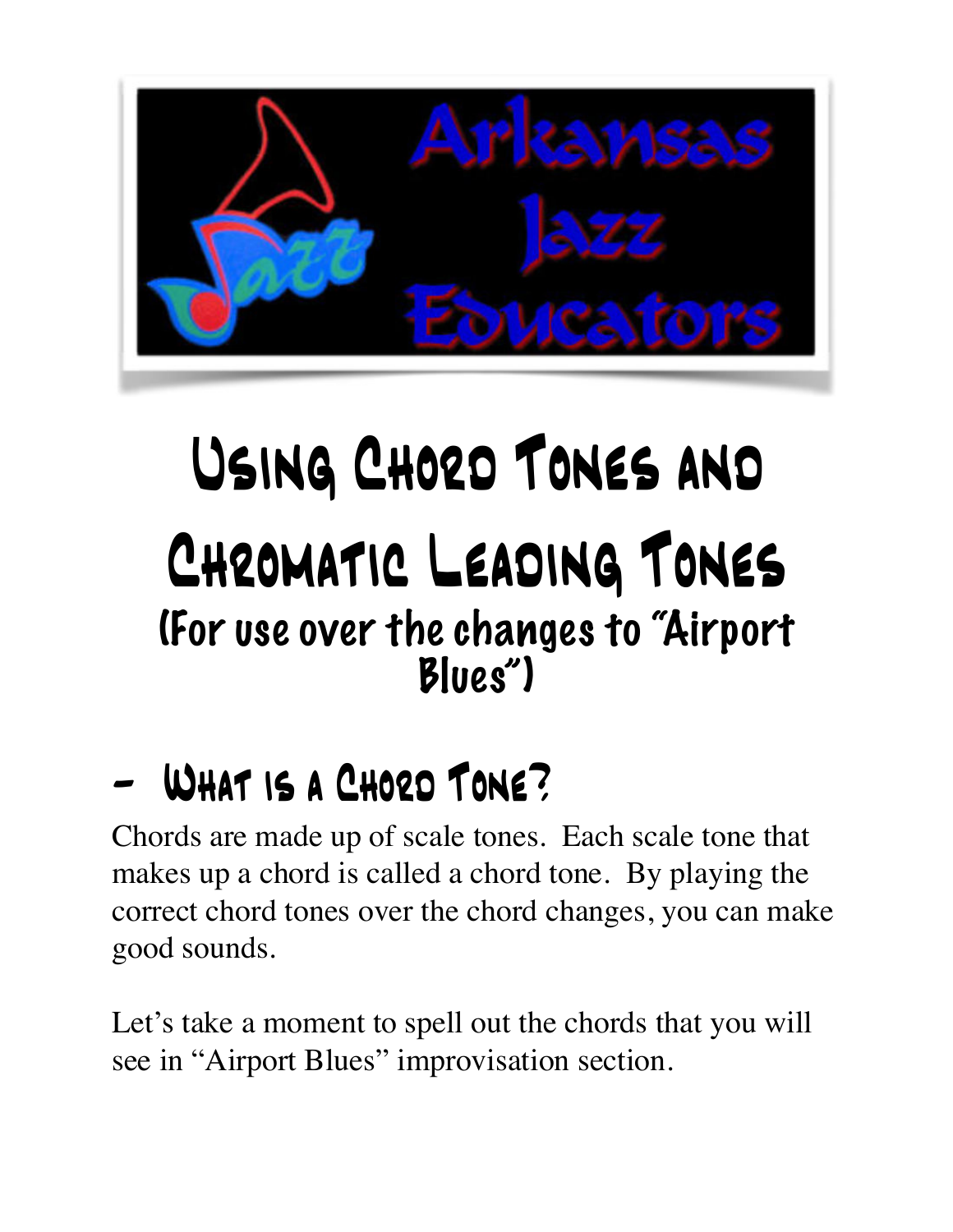7 chords can be spelled by using the 1, 3, 5, and b7 of a Major Scale. Let's make a Bb7 chord. To do this we will need a Bb major scale:

**Bb Major Scale** - Bb(1), C(2), D(3), Eb(4), F(5), G(6),  $A(7), Bb(1)$ 

Let's take the 1st, 3rd, 5th, and flatten the 7th note and we get…

**Bb7** - Bb(1), D(3), F(5), Ab(b7)

You can make any 7 chord just like this. Let's do the same for Eb7, F7, and G7.

**Eb Major Scale -** Eb(1), F(2), G(3), Ab(4), Bb(5), C(6),  $D(7), Eb(1)$ 

**Eb7 -** Eb(1), G(3), Bb(5), Db(b7)

**F Major Scale -** F(1), G(2), A(3), Bb(4), C(5), D(6), E(7),  $F(1)$ 

**F7 -** F(1), A(3), C(5), Eb(b7)

**G Major Scale -** G(1), A(2), B(3), C(4), D(5), E(6),  $F#(7), G(1)$ 

**G7 -** G(1), B(3), D(5), F(b7)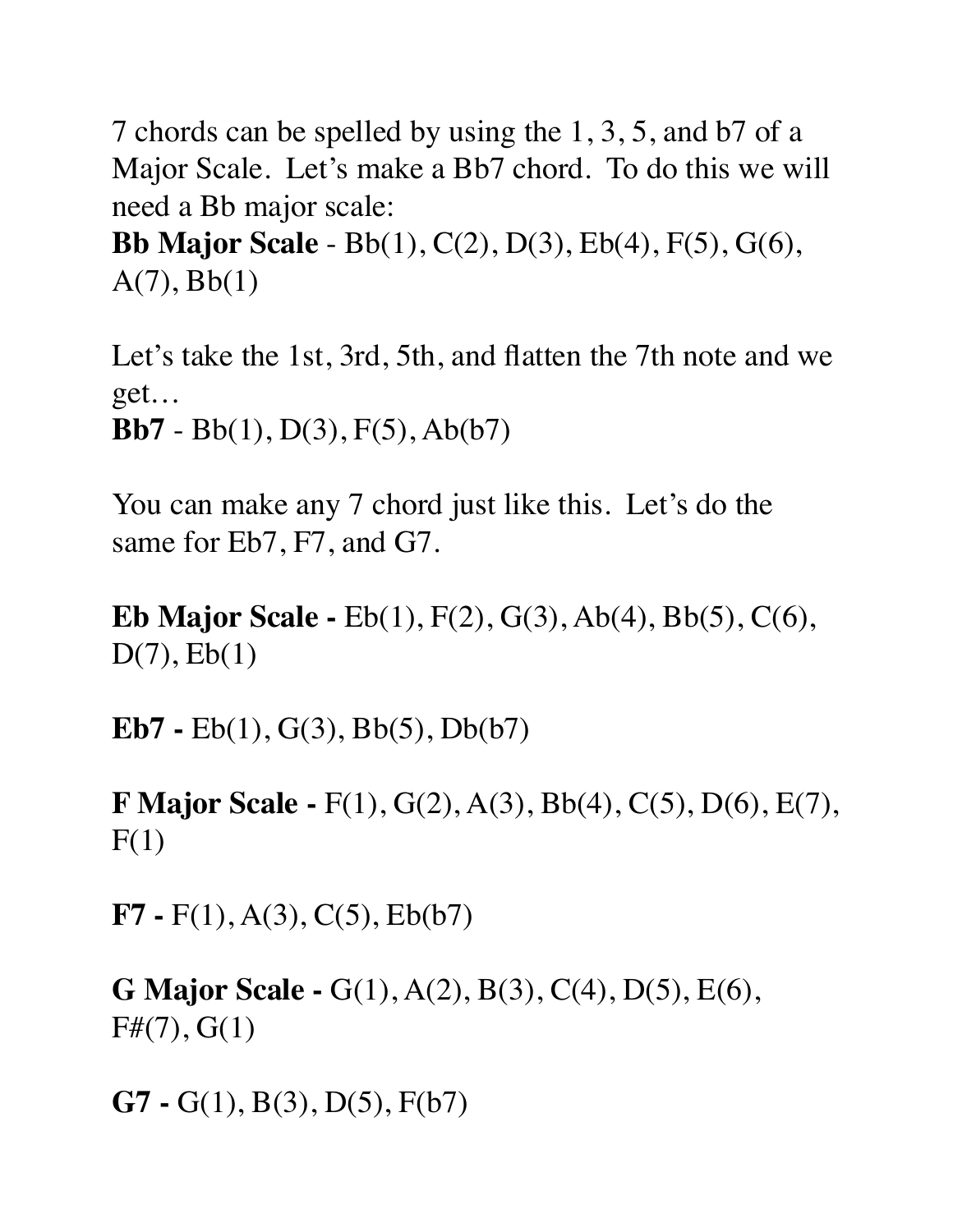The other chord you need is a **Minor 7 Chord**. This chord is often abbreviated as **"-7"**

You can build a minor 7 chord by taking the 1, flat 3, 5, and flat 7 of a major scale. Let's make a C minor 7 chord.

**C Major Scale** - C(1), D(2), E(3), F(4), G(5), A(6), B(7),  $C(1)$ 

**C-7** - C(1), Eb(b3), G(5), Bb(b7)

## - SEE AND SAY JAZZ

Now let's try some "See and Say" exercises over the chord progressions.

First let's play the roots of each chord over the form. Then the 3rds, then the 5ths, and finally the 7ths. Listen and try to stay in tune.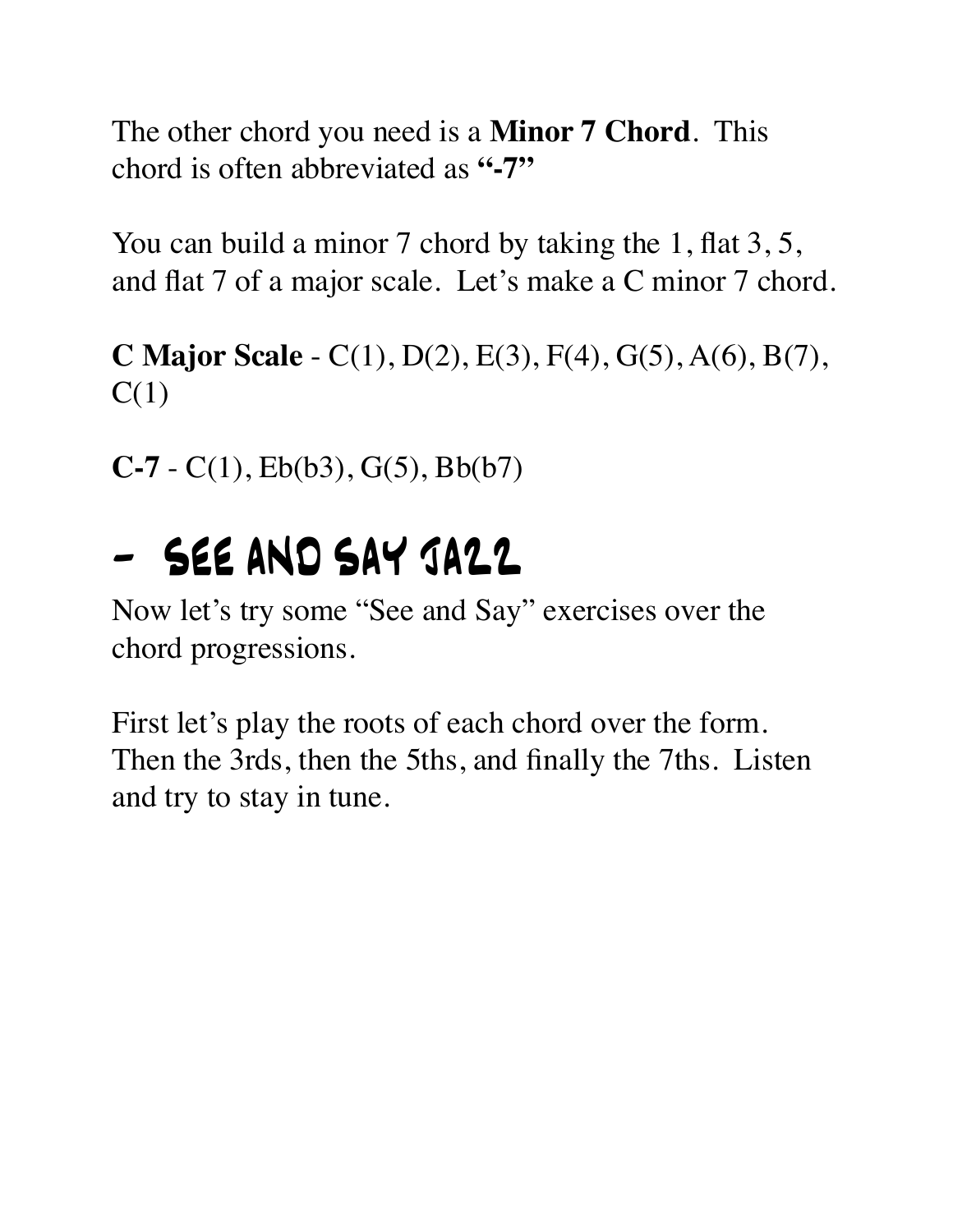#### Airport Blues improvisation Helper  $\#1$

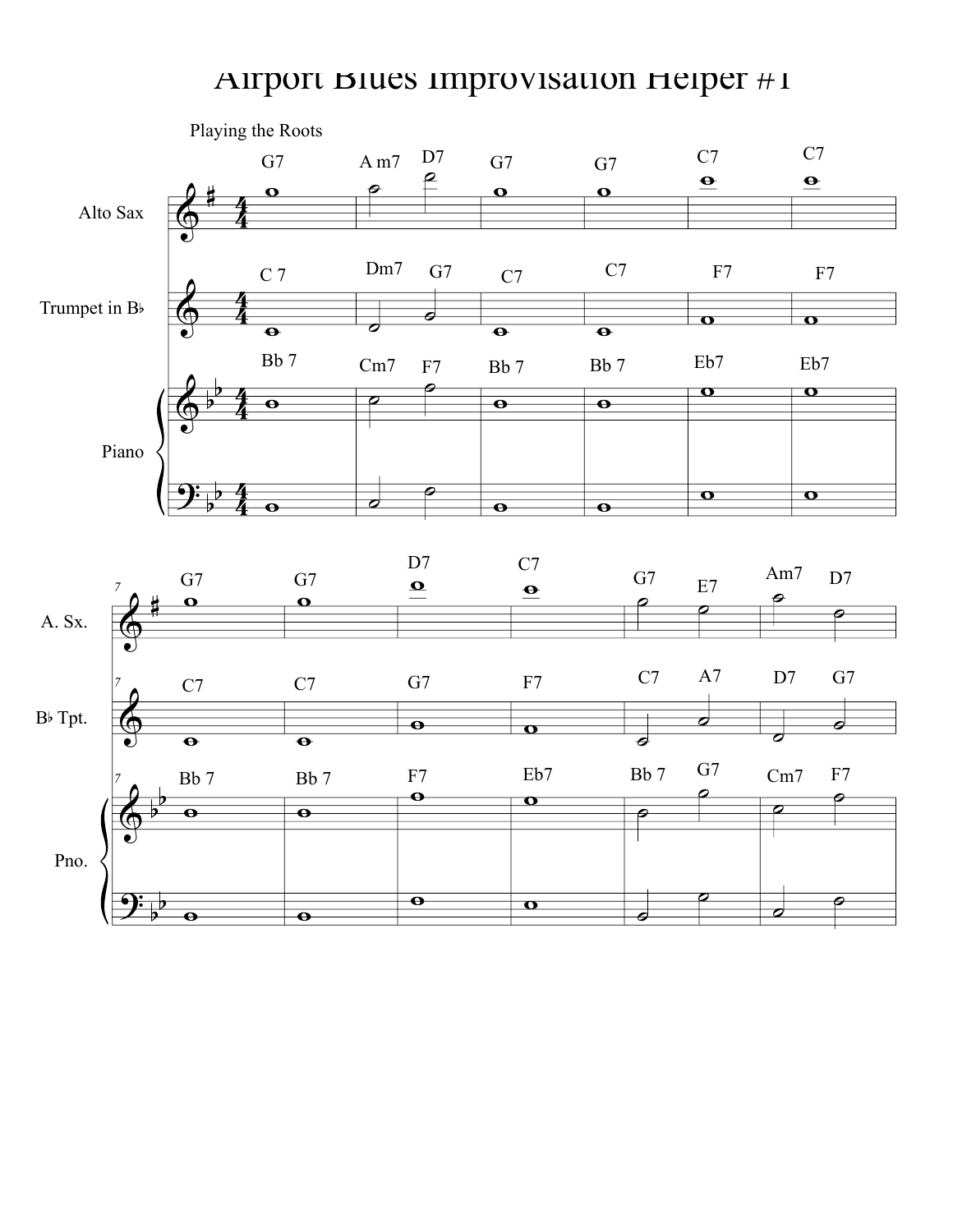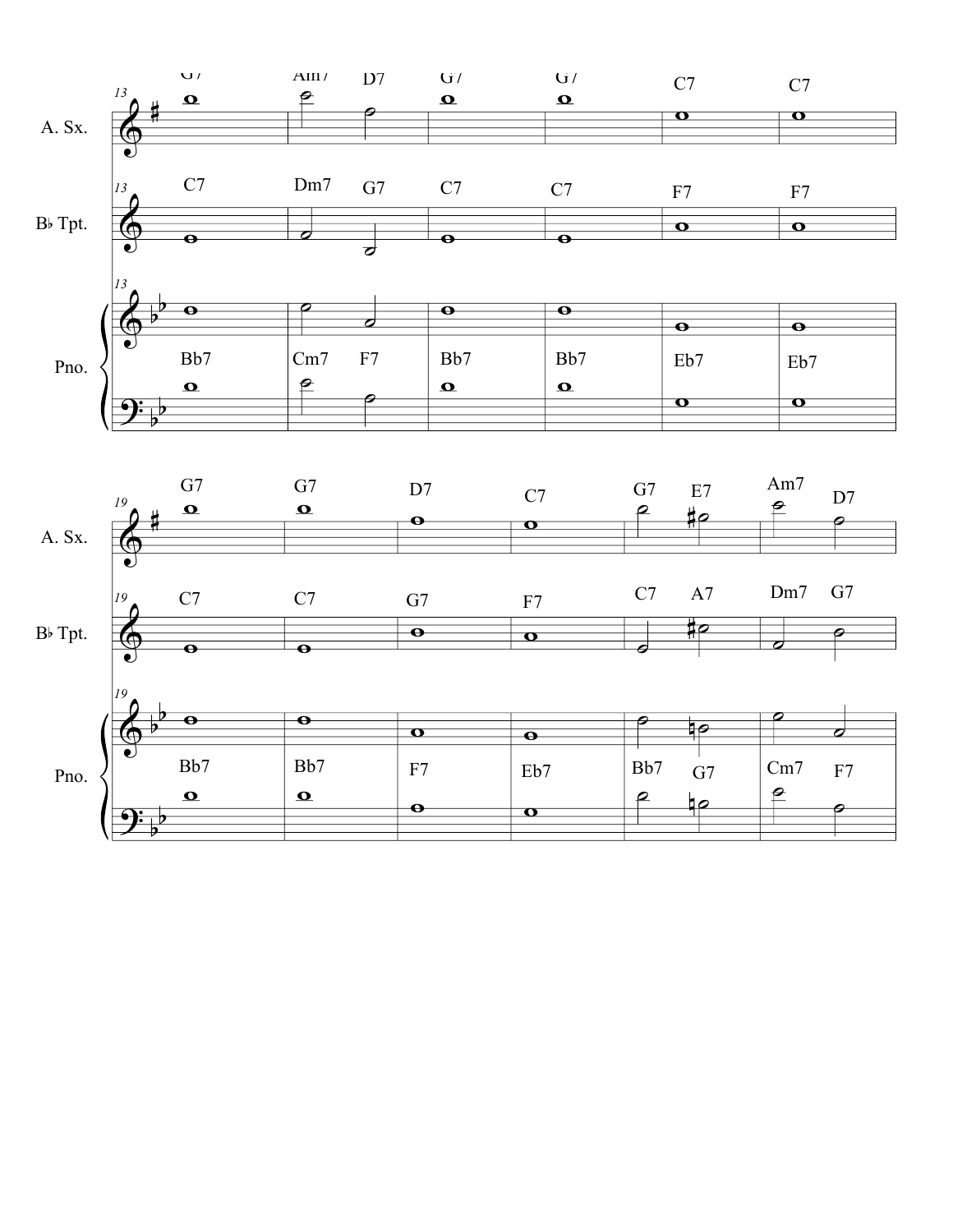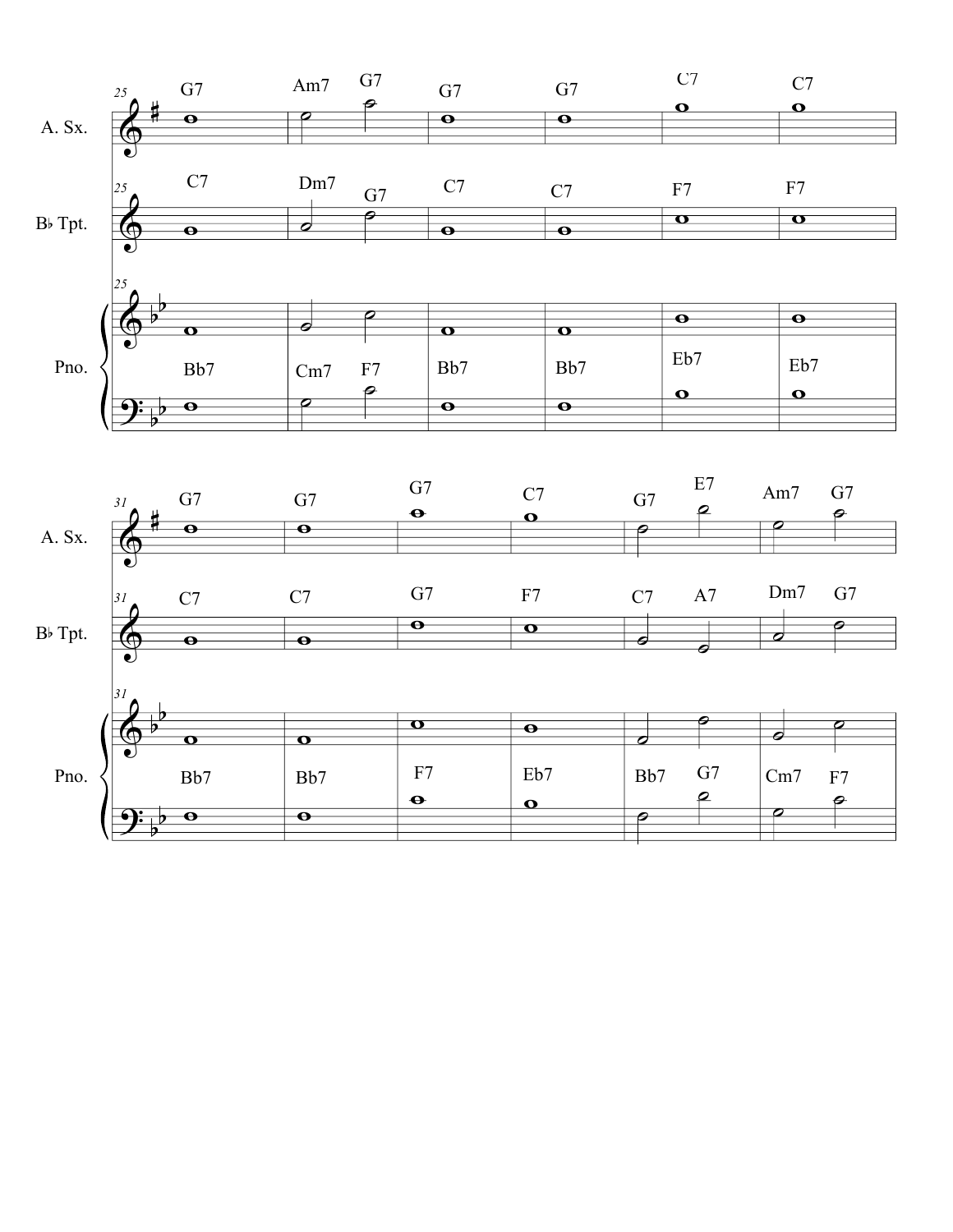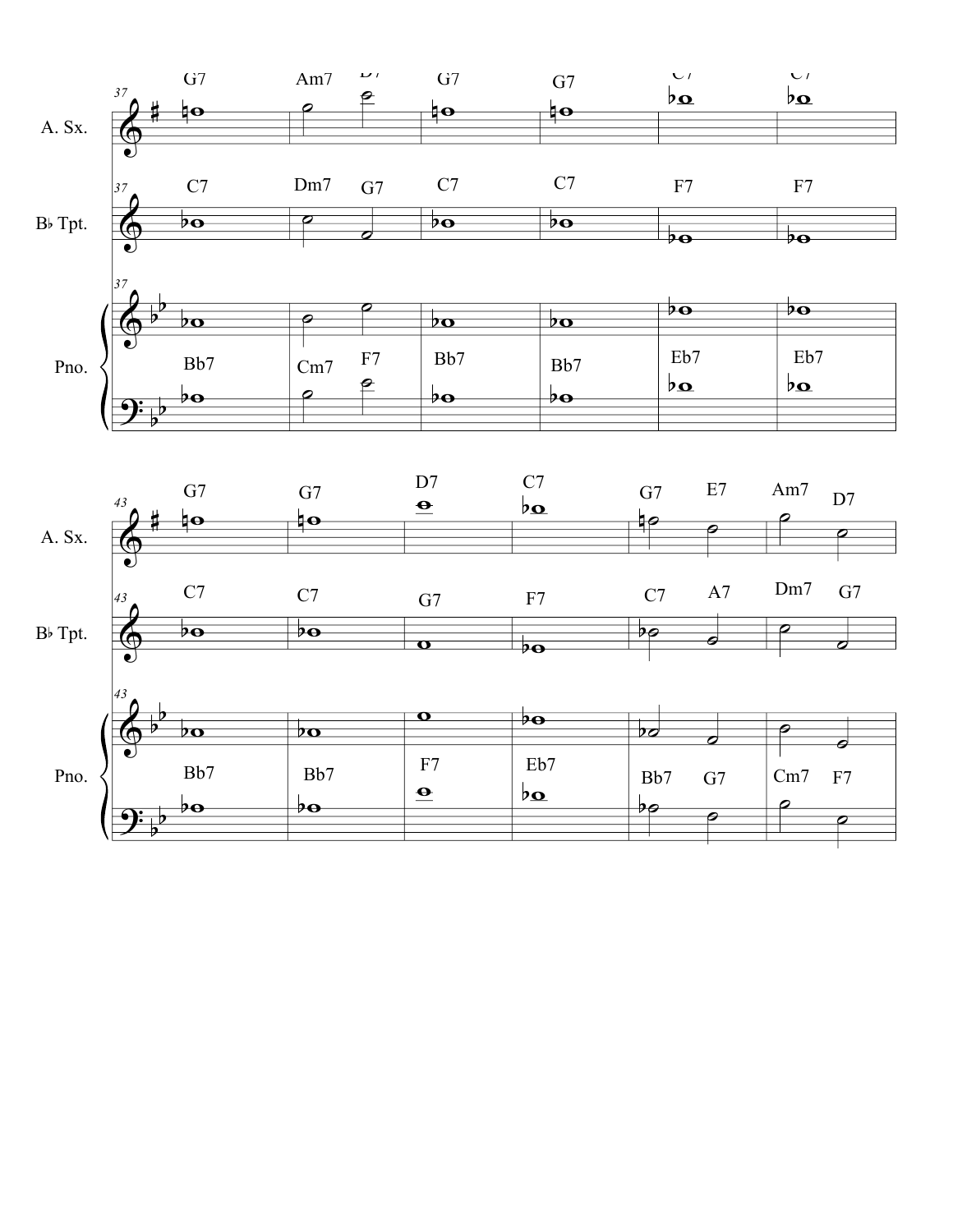### - Smooth 3rds and 7ths

The 3rds and 7ths of each chord are VERY IMPORTANT to learn. In most chord progressions, you can connect the 7th of a chord to the 3rd of the next. Here are two exercises connecting 3rds and 7ths of each chord.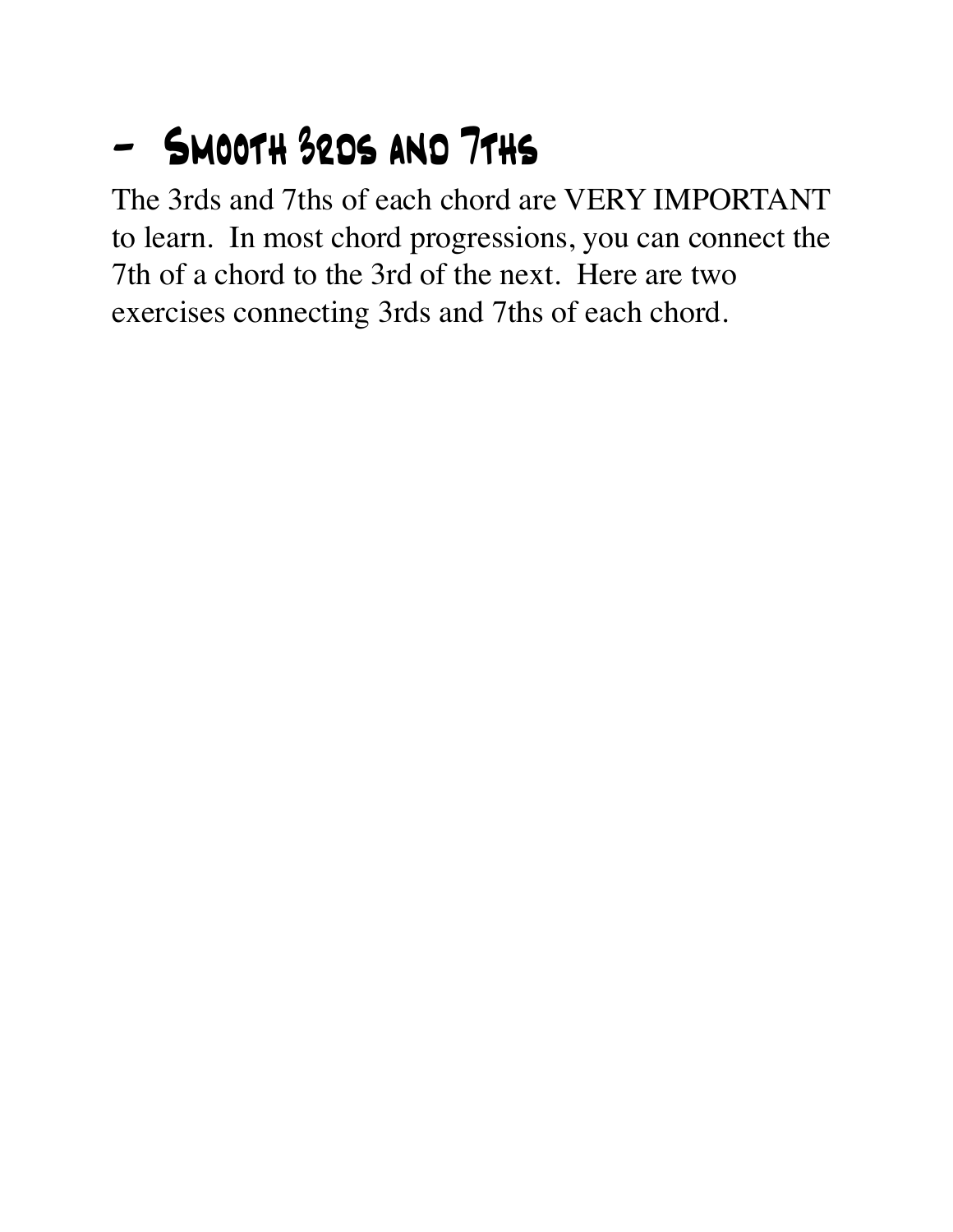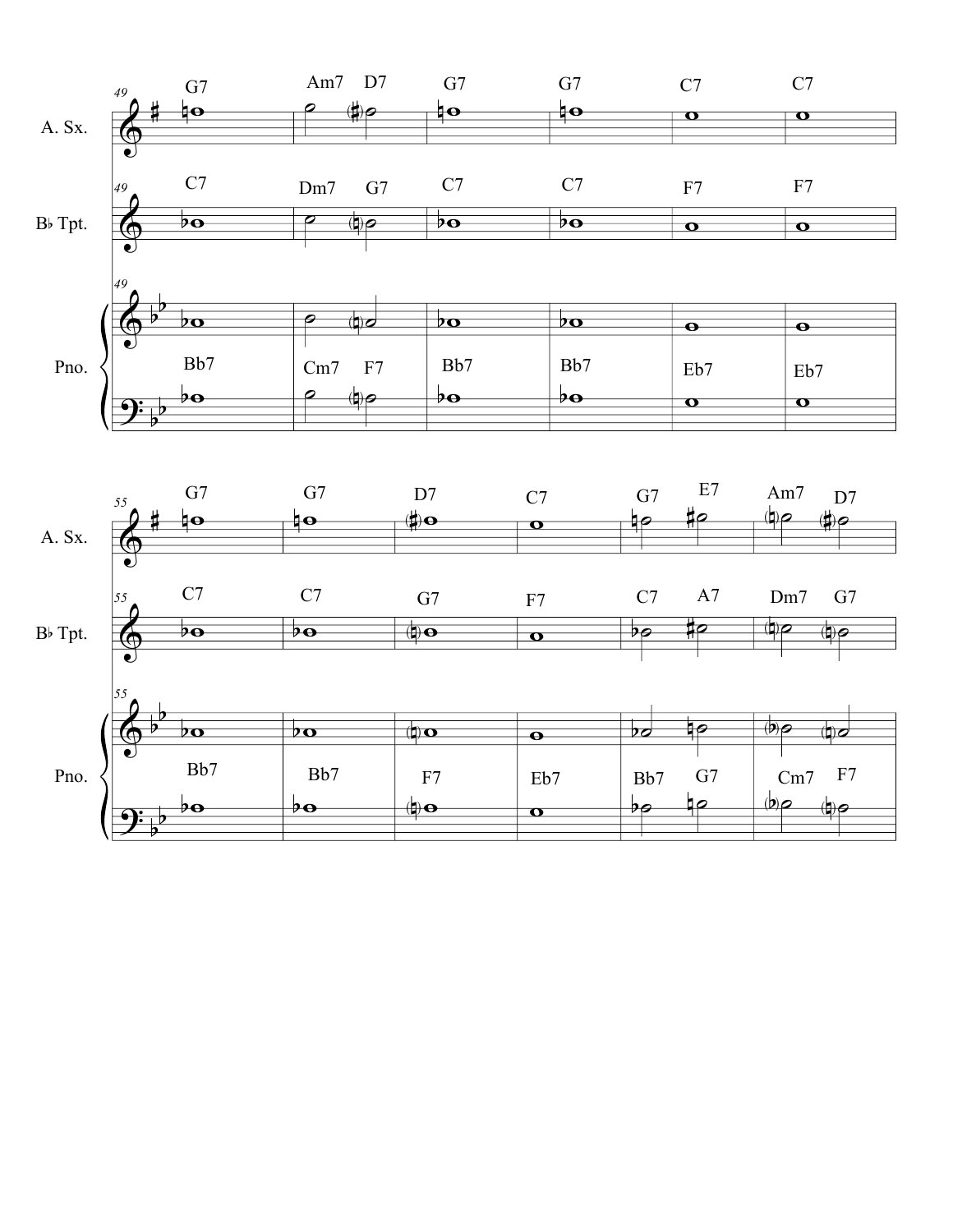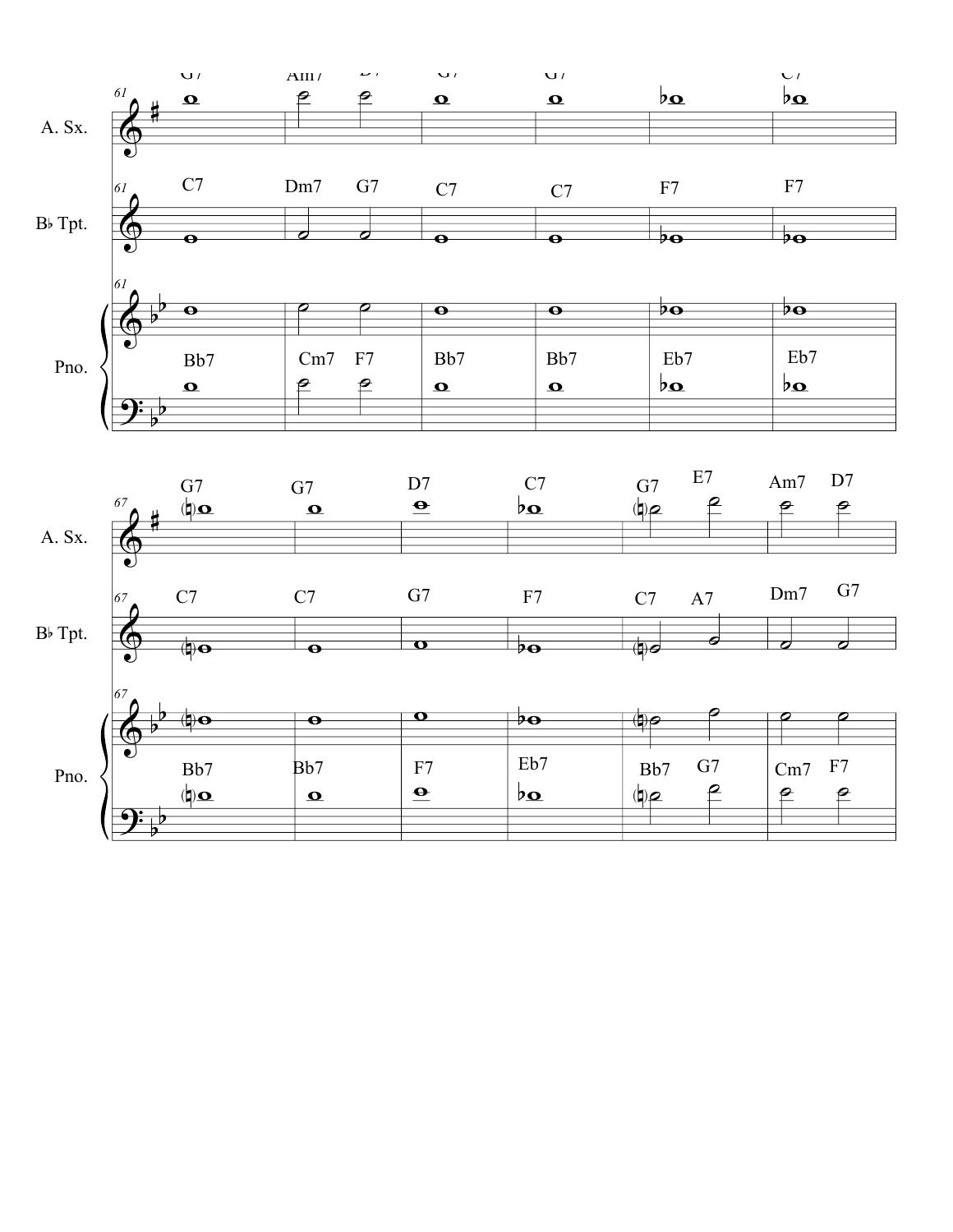### - Arpeggios

Now let's arpeggiate each chord over the blues form. This is a worthwhile exercise. Challenging but rewarding!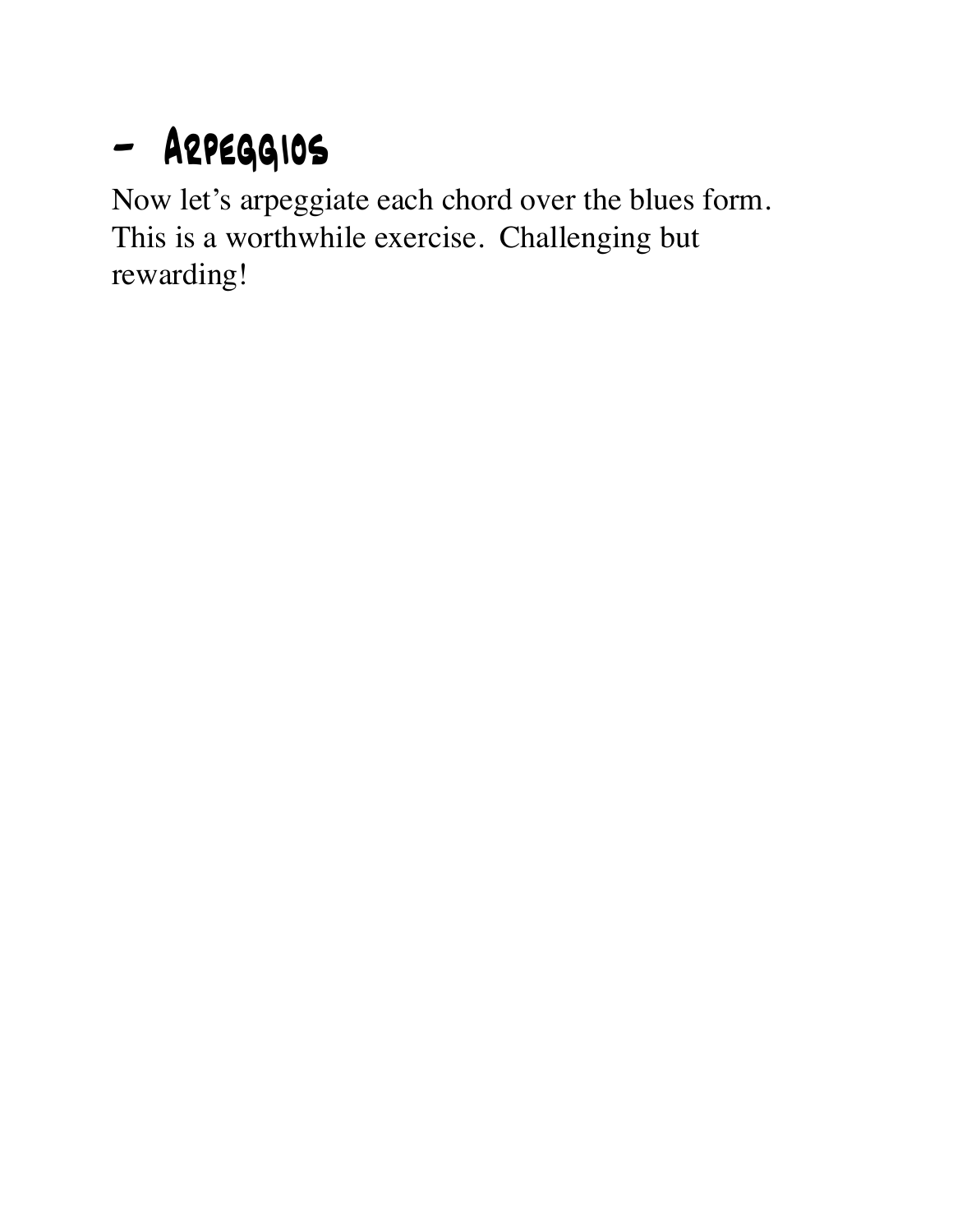

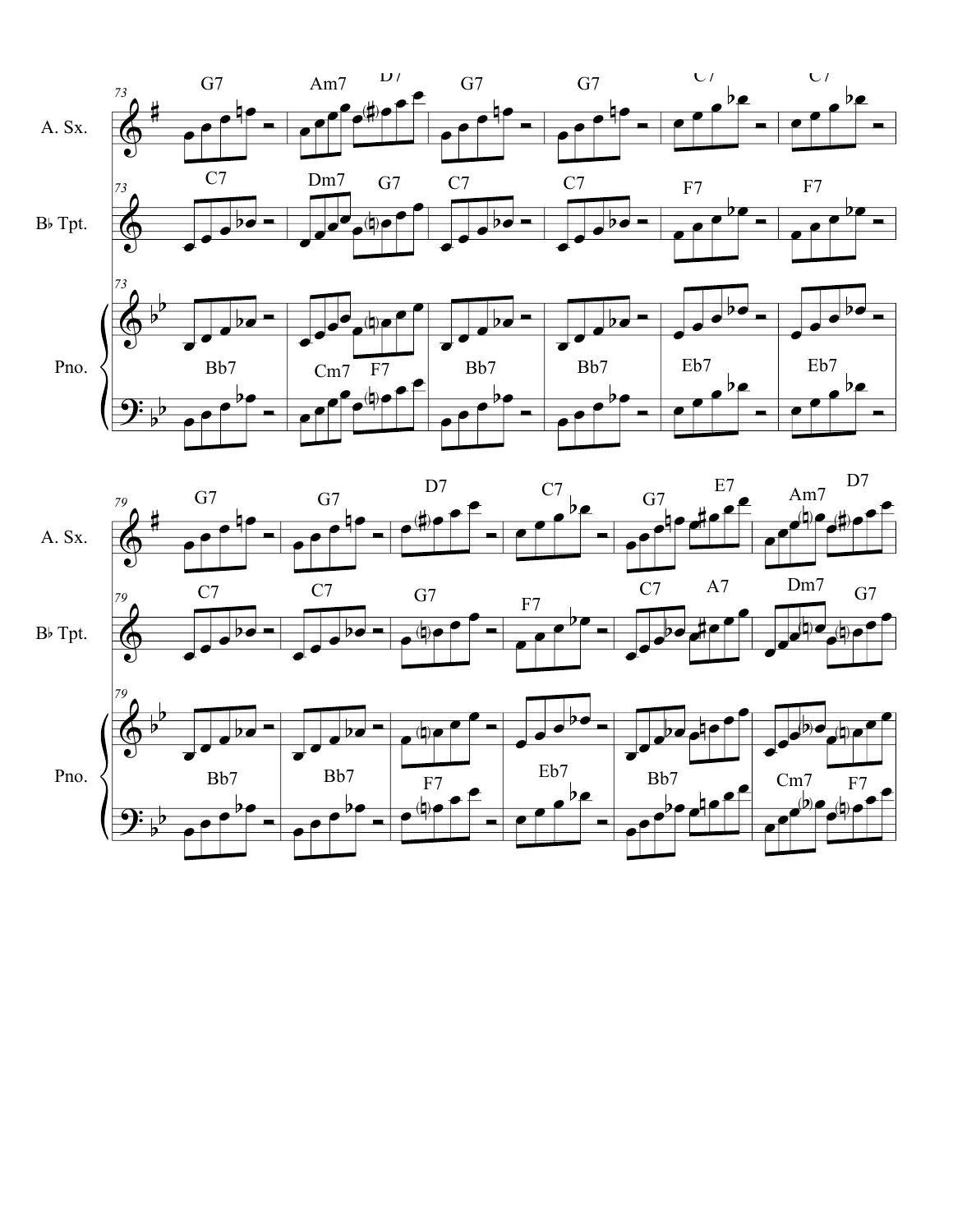### - Chromatic Leading Tones

This following example uses chord tones from each chord along with **Chromatic Leading Tones.** These are notes that are a half step away from chord tones that resolve to a chord tone.

Check out the following places in the next example for chromatic leading tones:

Measure 1: & of 4 Measure 2: & of 4 Measure 4: & of 4

Also pay close attention to the last 2 measures. This is called the **Turnaround**. Learn and practice the lines at the end of every 12 bar blues form you play until they are memorized and stored away. These turnarounds will make you stand out as an excellent improvisor quicker than anything. These turnaround measures have quick changes every two beats, so its too hard to think through them. I challenge you to internalize a dozen turnaround licks for every key you play the blues. This will make you sound like you know what's going on!!!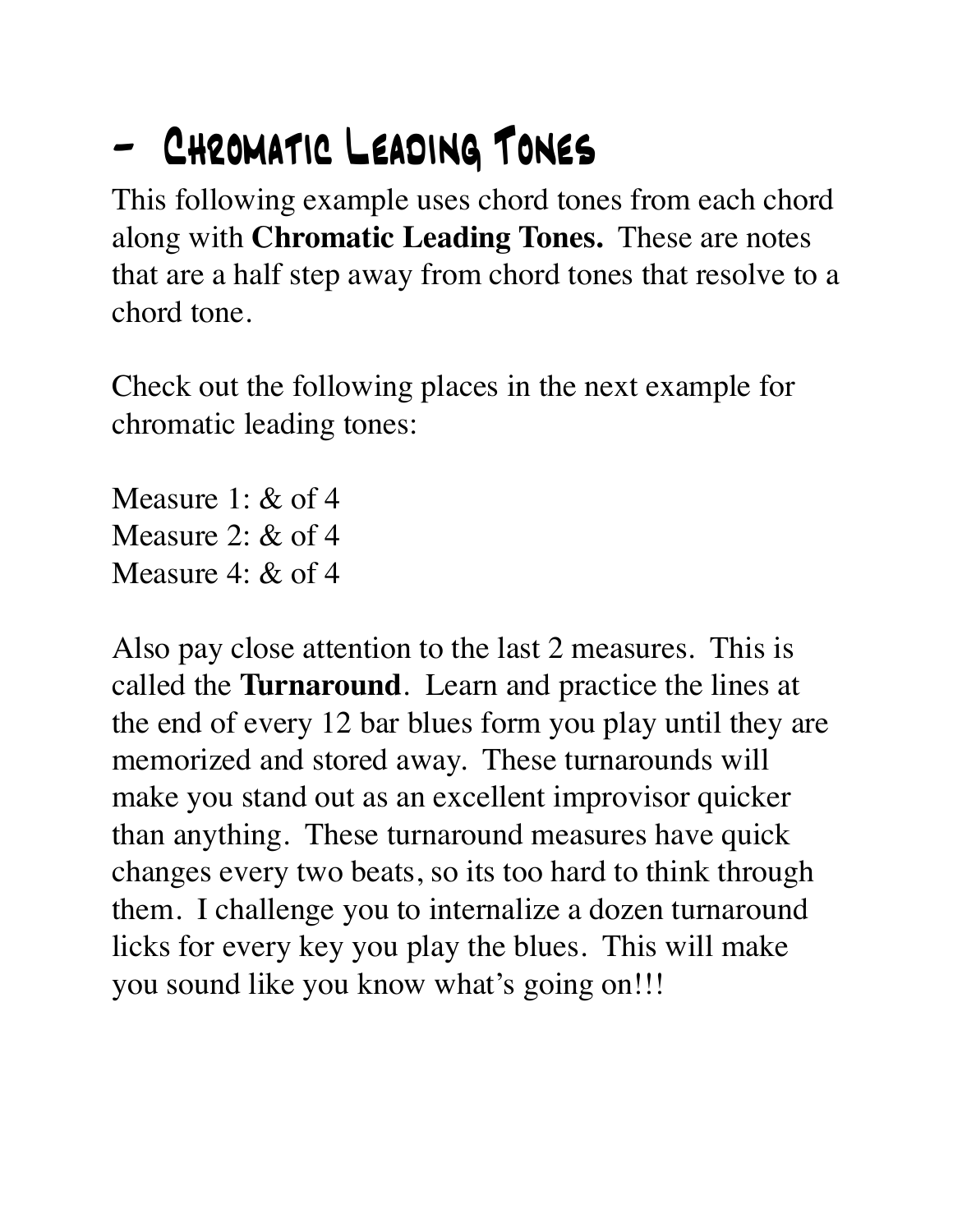

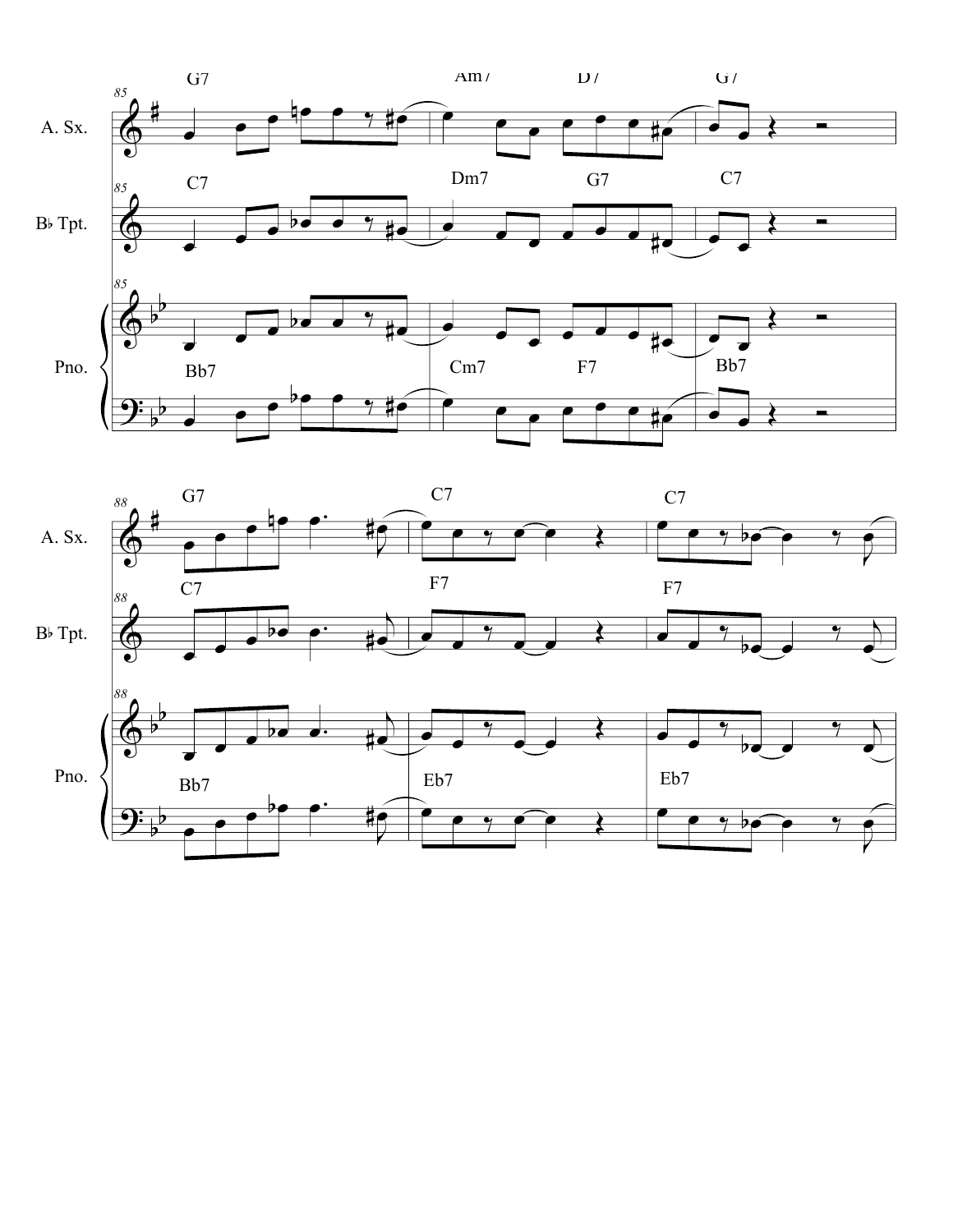

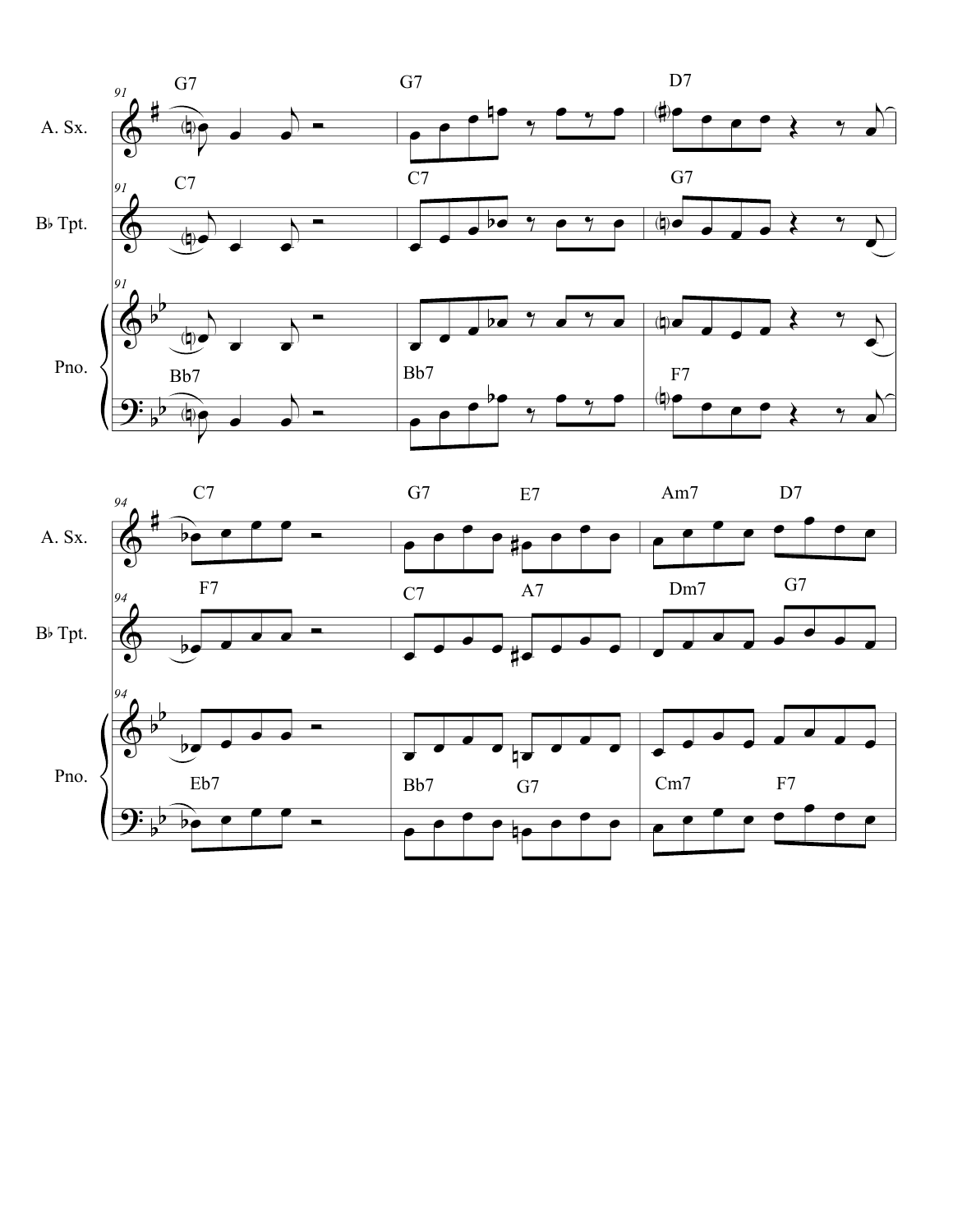Here is another example. Look for the Chromatic Leading tone in the first measure and the last measure.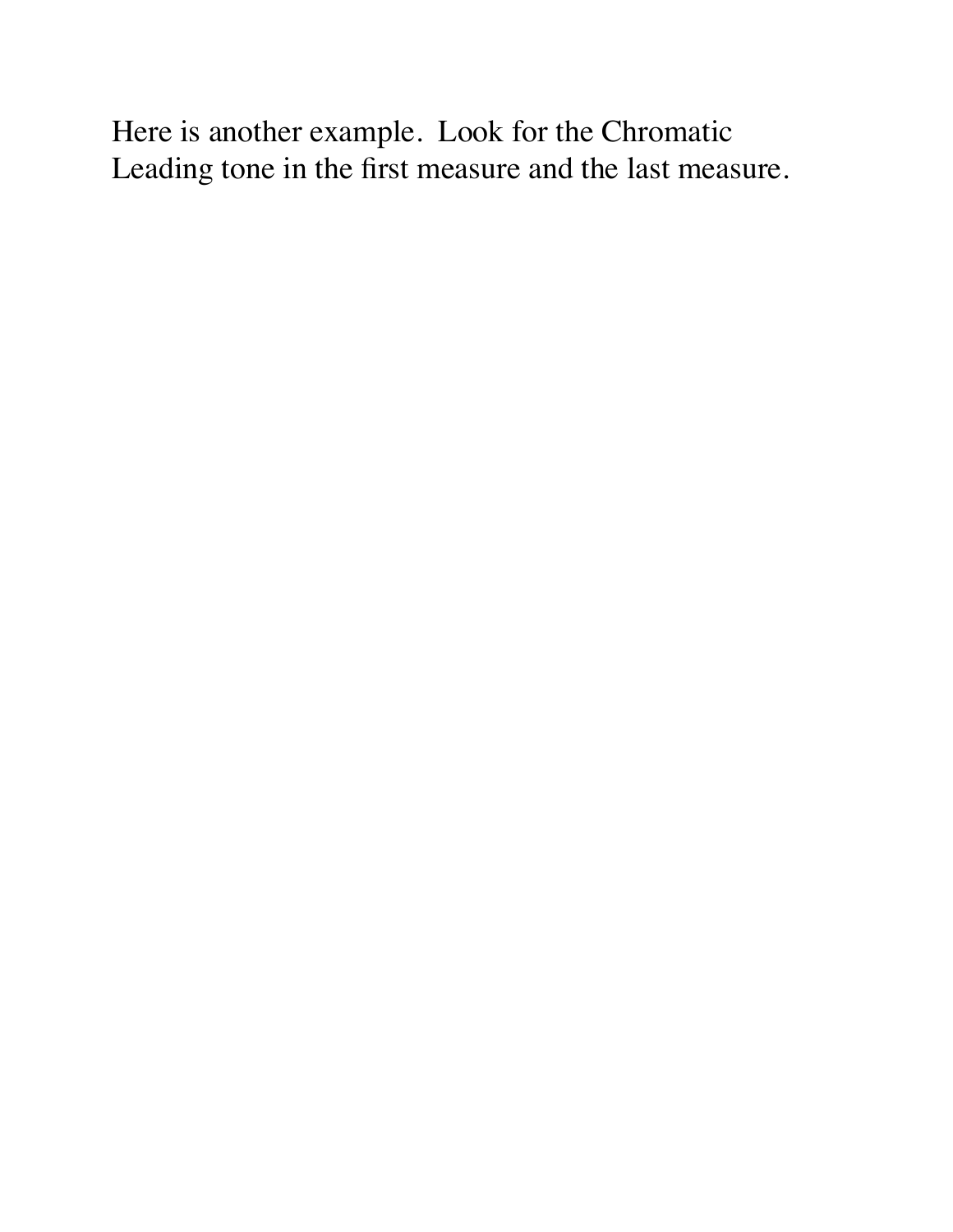

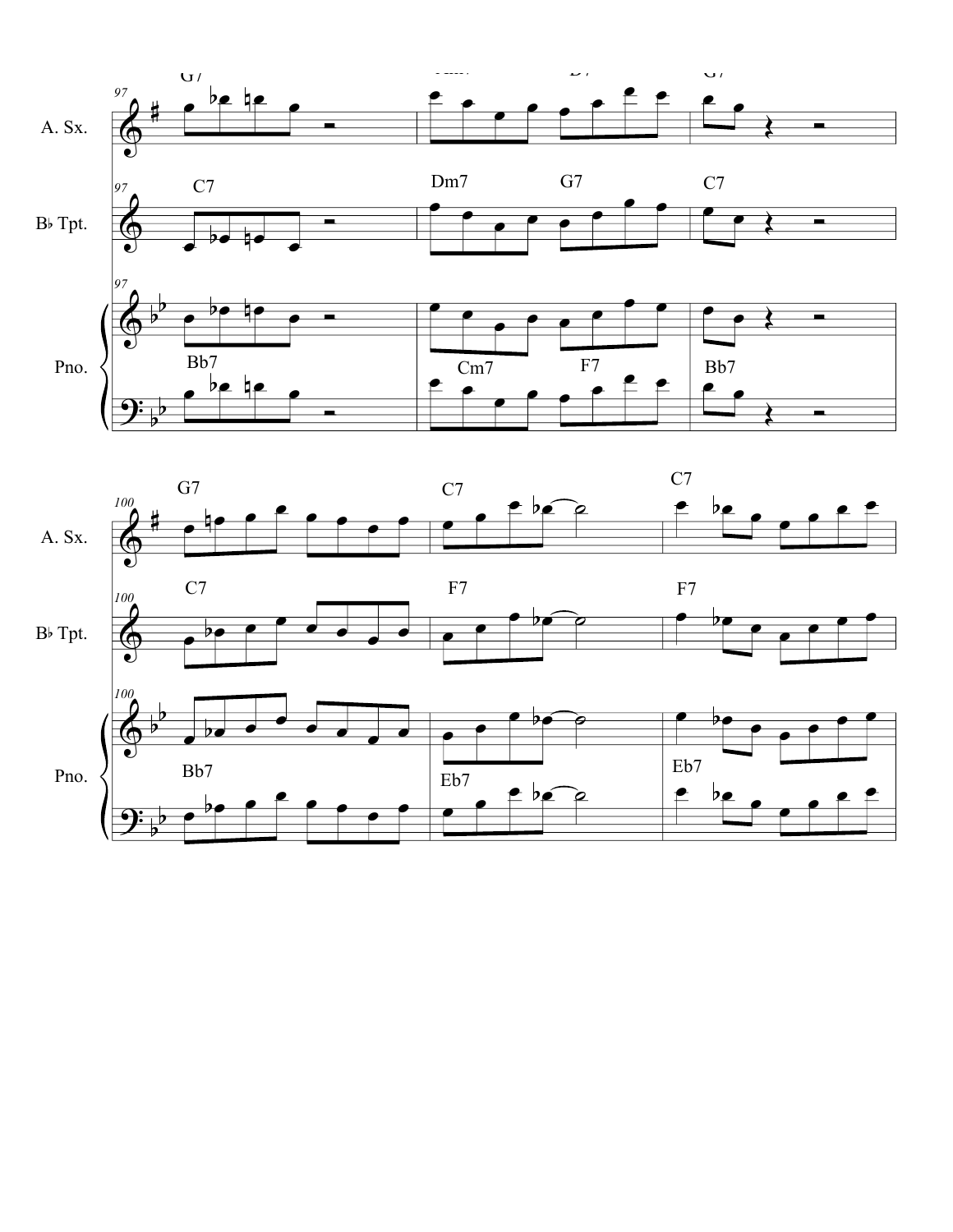

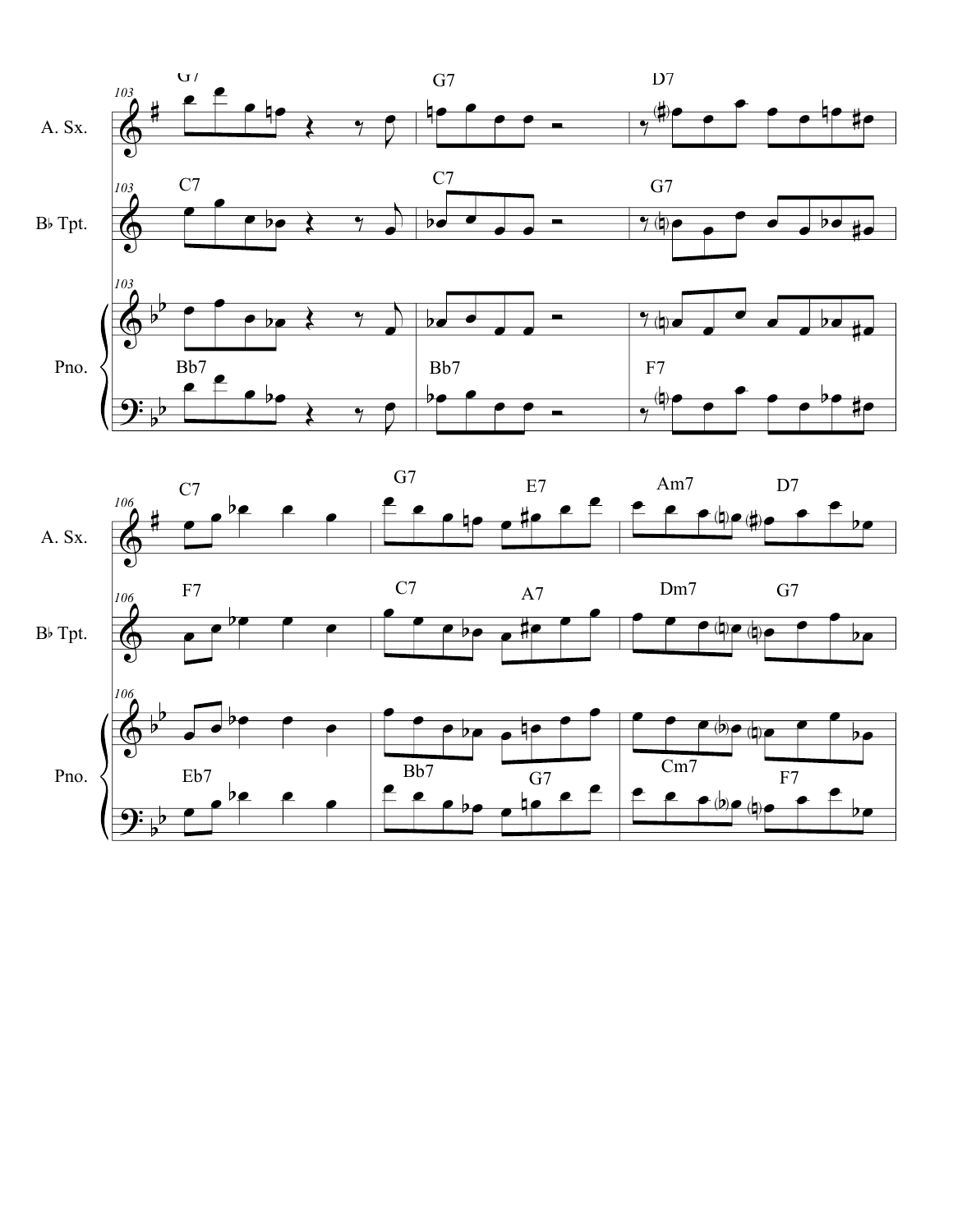Here are two more examples. Do the work and analyze the chord tones and chromatic tones. Try to write some lines of your own with chord tones and Chromatic Leading Tones.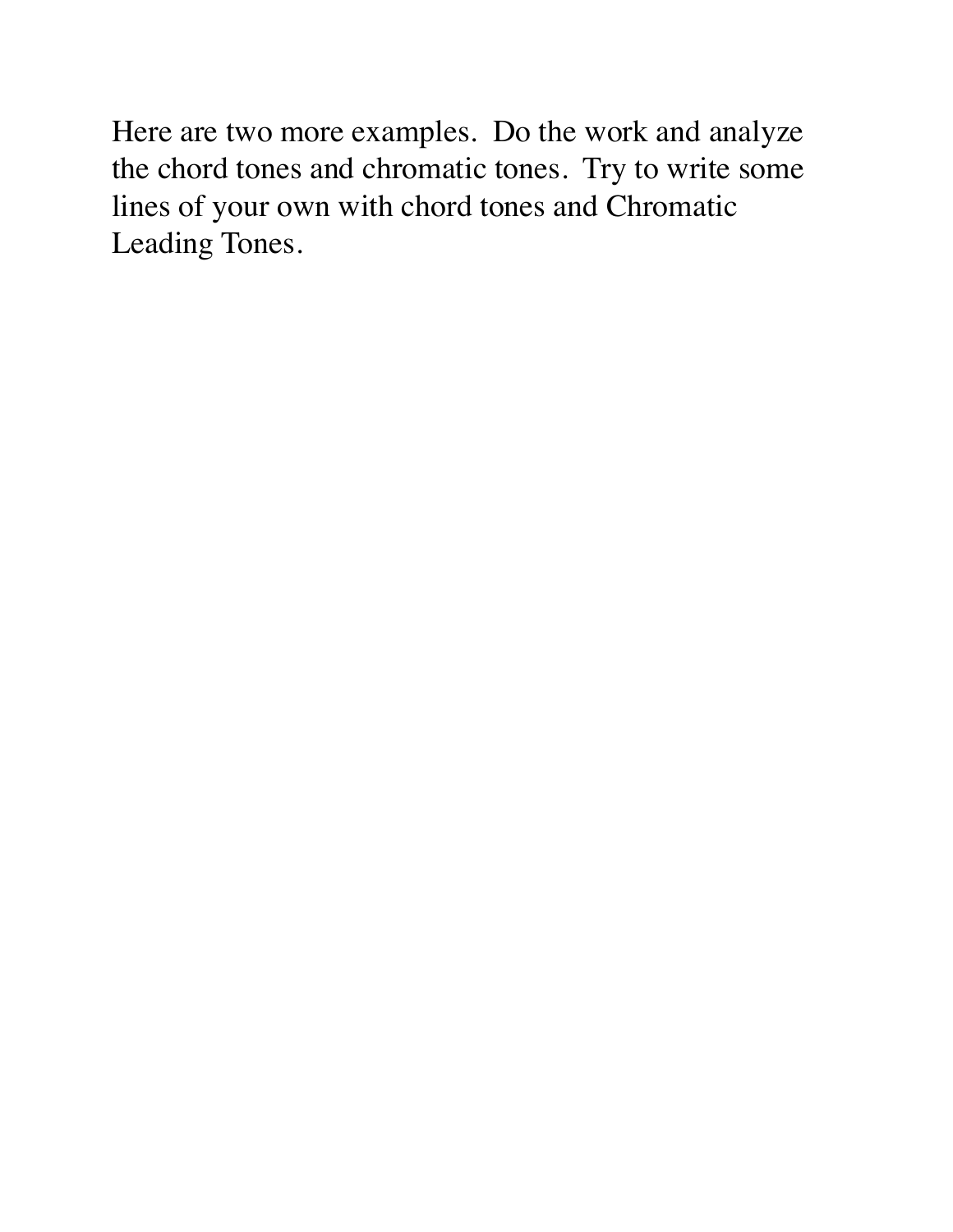

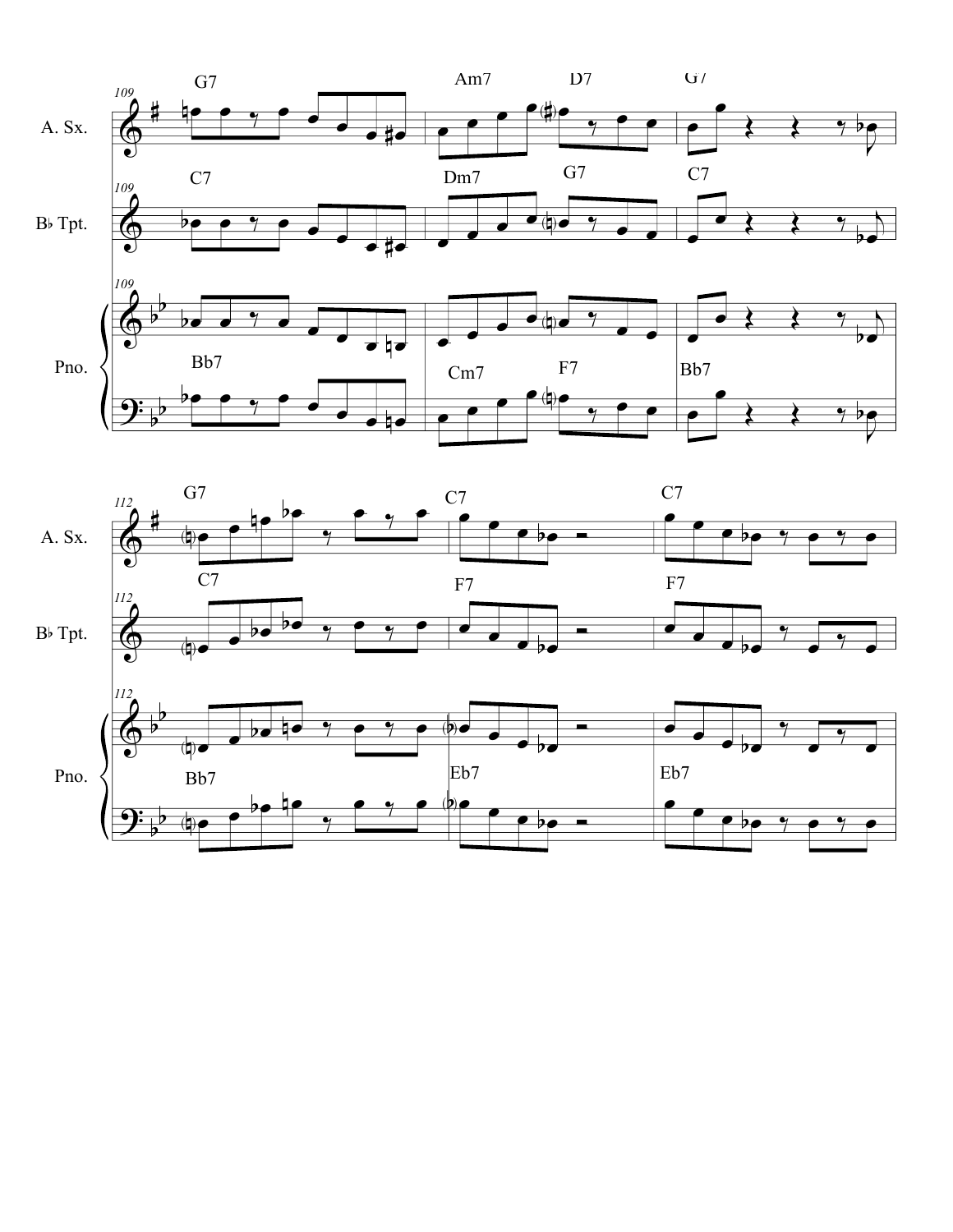

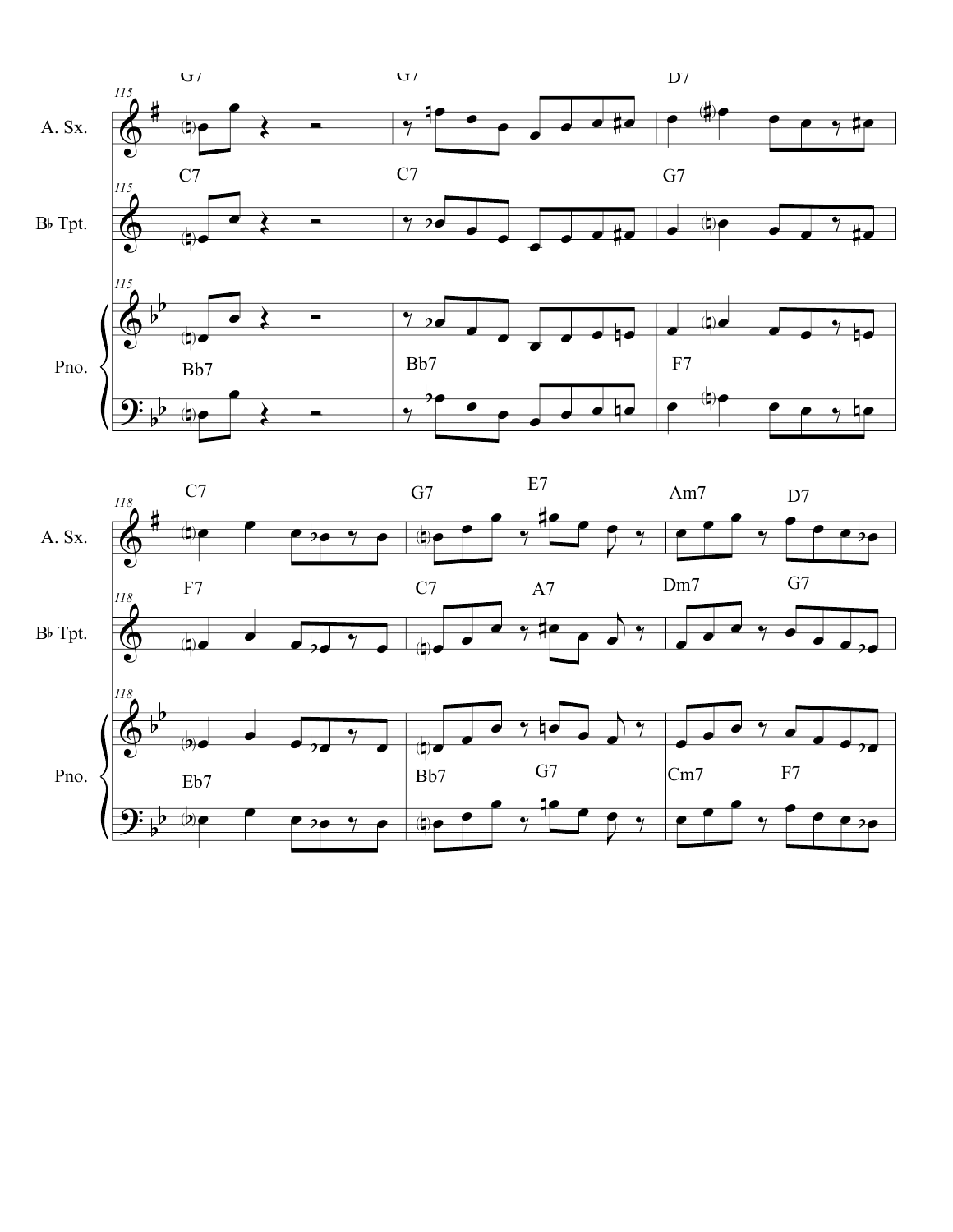